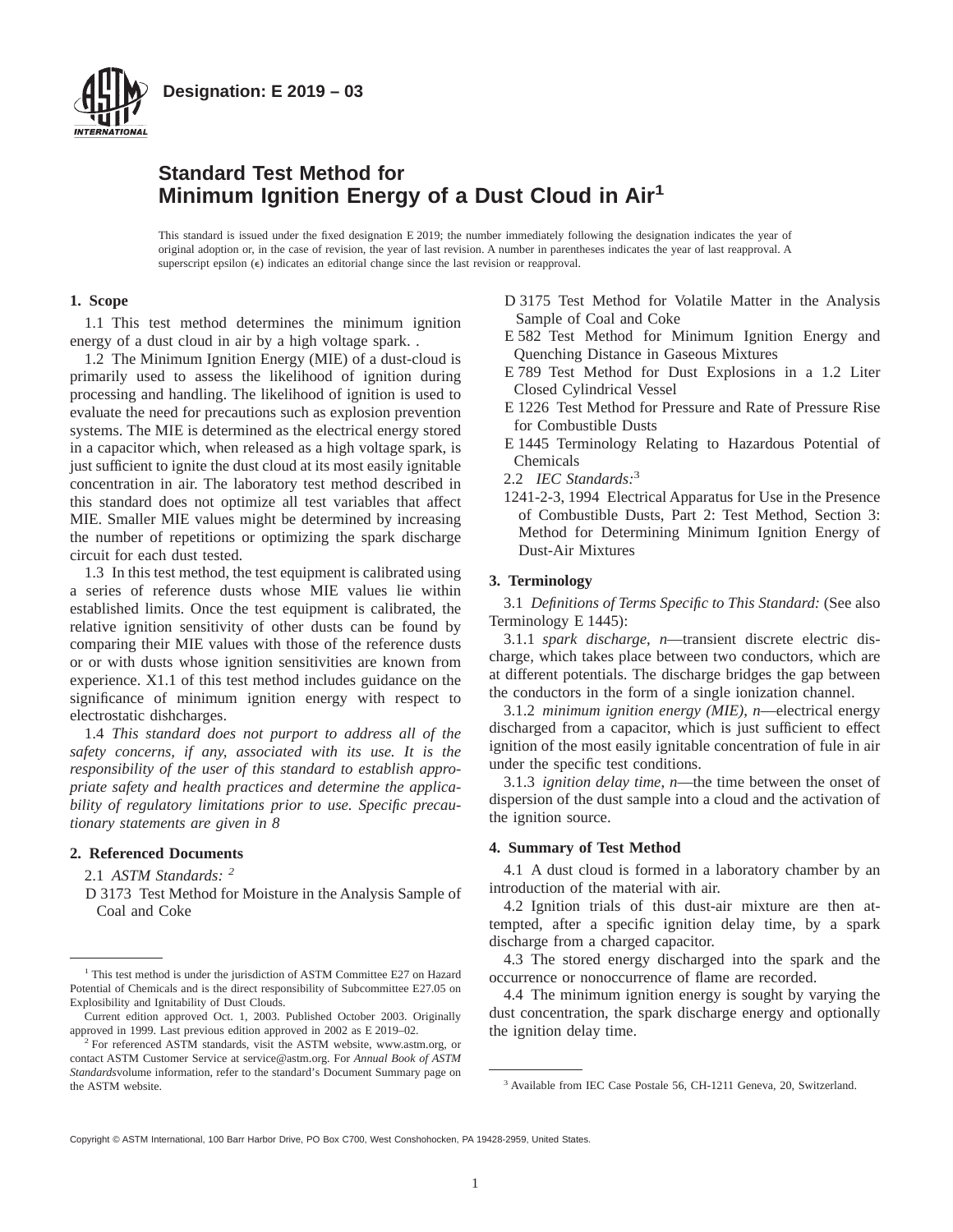4.5 Ignition is determined by visual observation of a flame propagation away from the spark gap.

## **5. Significance and Use**

5.1 This test method provides a procedure for performing laboratory tests to determine the minimum ignition energy of a dust cloud.

NOTE 1—For gases and vapors, see Test Method E 582.

5.2 The data developed by this test method may be used to assess the spark ignitibility of a dust cloud. Additional guidance on the significance of minimum ignitin energy is in X1.1.

5.3 The values obtained are specific to the sample tested, the method used and the test equipment used. The values are not to be considered intrinsic material constants.

5.4 The MIE of a dust as determined using this procedure can be compared with the MIE's of reference dusts (using the same procedure) to obtain the relative sensitivity of the dust to spark ignition. An understanding of the relative sensitivity to spark ignition can be used to minimize the probability of explosions due to spark ignition.

## **6. Interferences**

6.1 Dust residue from previous tests may affect results. The chamber must be cleaned before a new product is tested.

6.2 Problems may arise due to electrical shortcircuits when using conductive materials.

#### **7. Apparatus**

7.1 *Test Apparatus*—Although a number of different test apparatuses are used in practice, they all have the following components in common: A test chamber, spark electrodes, and a spark generation circuit. Various configurations of the spark generation circuits are provided in the Appendix X1. The purpose of the test chamber is to produce a uniform, nonturbulent and known density dust cloud in air at the time of ignition. The clear plastic or glass Hartmann tube, typically 0.5 or 1.2 L and the 20-L sphere apparatus have been found suitable for this test method. These vessels are described in Refs **(1-3, 10)**<sup>4</sup> and Test Methods E 789 and E 1226. These and other suitable chambers can be used provided that the calibration requirements in 10.1 are met.

7.2 *Spark Generation Circuit*—The Appendix describes some suitable forms of circuits, all of which shall have the following characteristics:

7.2.1 *Electrode Material*, such as tungsten, stainless steel, brass, or graphite.

7.2.2 *Electrode Diameter and Shape*,  $2 \pm 1$  mm. For circuits in which high voltage is maintained across the spark gap prior to spark breakdown, a significant fraction of the energy stored in the capacitor may drain away as corona discharges from sharp electrode tips prior to the spark discharge. This is increasingly important at low stored energies. Electrodes with rounded tips can be used to reduce corona effects that can occur with pointed electrodes, which may give incorrect values of spark energy. If pointed electrodes are used, corona effects should be considered carefully.

7.2.3 *Electrode Gap*—the optimum spacing is typically of the order of 6 mm. For certain materials at low ignition energy values, however, the gap spacing may need to be reduced in order to initiate the spark. Under these circumstances, the spark gap can be reduced and the tests carried out with the largest gap possible, but the gap should not be less than 2 mm.

NOTE 2—The capacitance of the electrodes and associated high voltage cables between the storage capacitor and the electrodes should be as low as possible. It should be noted that cable capacitance may be of the order 40pF/m depending on its construction, which represents significant additional stored energy at low storage capacitance and high voltage. The stray capacitance of these components must be measured to determine if it needs to be taken into account when calculating the stored circuit energy.

NOTE 3—Insulation resistance between electrodes should be sufficiently high to prevent leakage currents prior to discharge. Typically, a minimum resistance between the electrodes of  $10^{12}$   $\Omega$  is required for a minimum ignition energy of 1 mJ, and  $10^{10}$   $\Omega$  for a minimum ignition energy of 100 mJ. Insulation resistance may decrease over time due to contamination of the surface with carbon and other materials. The resistance may be directly measured across the electrodes. Alternatively, a decrease may be inferred by the inability to hold constant voltage on the isolated storage capacitor for the timescale of a test.

NOTE 4—Almost all electrostatic discharges in plant installations are capacitive with negligible inductance. It has been found that for equal stored energies many dusts can be ignited more easily when a resistor or an inductance is placed in the discharge circuit to create longer duration sparks. Ideally, the MIE should correspond to circuits whose discharge duration has been optimized for the dust in question using, for example, an inductance.

#### **8. Safety Precautions**

8.1 Prior to handling a test material, the toxicity of the sample and its combustion products must be considered. This information is generally obtained from the manufacturer or supplier. Appropriate safety precautions must be taken if the material has toxic or irritating characteristics. MIE-tests should be conducted in a ventilated hood or other area having adequate ventilation.

8.2 Before initiating a test, check and secure the apparatus, fittings and gaskets to prevent leakage.

8.3 All enclosures containing electrical equipment must be connected to a common ground.

8.4 The test method should not be used with recognized explosives, such as gunpowder or dynamite; pyrophoric substances; or, substances or mixtures of substances, which may under some circumstances behave in a similar manner without considering the special hazards. Where any doubt exists about the existence of a hazard due to explosive properties, expert advice should be sought.

8.5 Because the apparatus consists of a circuit with high voltage components, adequate safeguards must be employed to prevent electrical shock to personnel.

8.6 The operator should work from a protected location, such as from outside a closed fume hood, in case of vessel or electrical failure.

8.7 Care should be taken not to clean acrylic Hartmann tubes with incompatible solvents, which can lead to embrittlement and cracking.

<sup>4</sup> The boldface numbers in parentheses refer to the list of references at the end of this standard.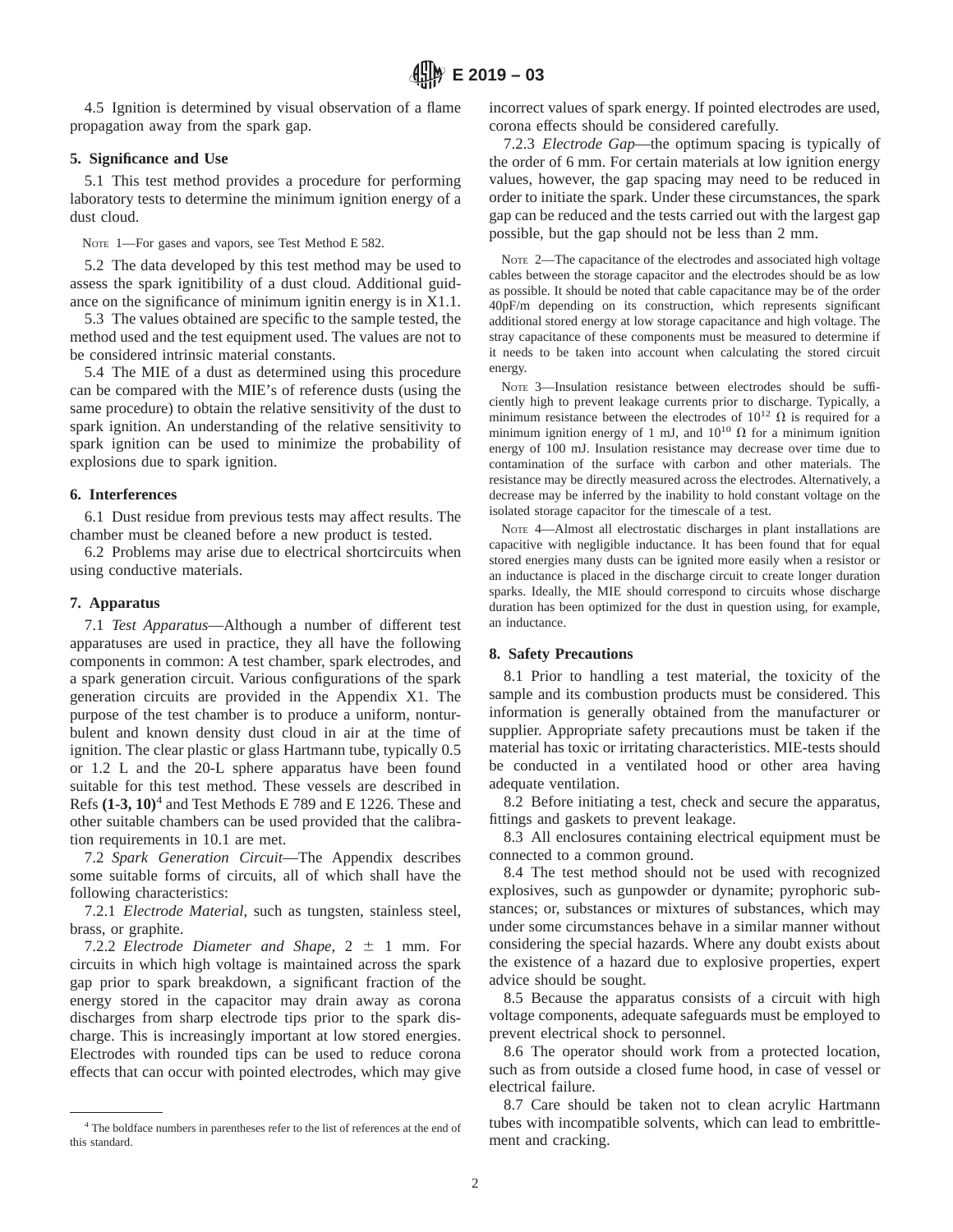## **9. Sampling**

9.1 It is not practical to specify a single method of sampling dust for test purposes because the character of the material and its available form affect selection of the sampling procedure.

9.2 Minimum ignition energy decreases with decreasing particle size (see Fig. 1). Although tests may be run on an "as-received" sample, explosible dust clouds often consist largely of sub-200 mesh dust, which accumulates in suspension when coarser bulk powder is handled. Therefore, it is recommended that the test sample be at least 95 % minus 200 mesh  $(75 \mu m)$ . In general, the sample tested should be at least as fine as the dust at the location being considered, which, in some cases, may require testing of sub-325 mesh or even finer dust.

9.3 To achieve this particle fineness ( $\geq$  95 % minus 200 mesh) the sample may be ground or pulverized, or it may be sieved.

NOTE 5—The operator should consider the thermal stability of the dust during grinding or pulverizing.

NOTE 6-In some cases, it may be desirable to conduct dust deflagration tests on material as sampled from a process because process dust streams may contain a wide range of particle sizes or have a well-defined specific moisture content. When a material is tested in the as-received state, it should be recognized that the test results may not represent the most severe ignition hazards possible. Any process change resulting in a higher fraction of fines or drier product may result in a lower MIE for the product.

NOTE 7—The possible reduction of the particle size due to attrition by the dust dispersion system of the test apparatus should be considered.

NOTE 8—In sieving the material, the operator must verify that there is no selective separation of components in a dust that is not a pure substance. Materials consisting of a mixture of chemicals may be separated selectively on sieves and certain fibrous materials, which may not pass through a relatively coarse screen may produce dust deflagrations.

9.4 Minimum ignition energy for some dusts increases with increased moisture content (see Fig. 2). Dusts should be tested either in the dry state or approximating the moisture content







**FIG. 2 Influence of the Humidity (Water Content) of Combustible Dusts (5)**

under the handling conditions of interest. "Dry" samples should be transported to the test laboratory in sealed containers under dry air or nitrogen, and then stored in a desiccator. Desiccants, such as phosphorus pentoxide, may be more effective than silica gel in removing residual moisture.

NOTE 9—There is no single method for determining the moisture content or for drying a sample. Sample drying equally is complex due to the presence of volatiles, lack of or varying porosity (see Test Methods D 3173 and D 3175), and sensitivity of the sample to heat; therefore, each must be dried in a manner that will not modify or destroy the integrity of the sample. Hygroscopic materials must be desiccated.

#### **10. Calibration and Standardization**

10.1 Calibration tests should be carried out on at least three different reference dusts. The results shall be within the following ranges (measured without inductance):

| Irganox $10105$ :              | $MIE = 1$ to 6 mJ    |
|--------------------------------|----------------------|
| Anthraguinone:                 | $MIE = 1$ to 11 mJ   |
| Lycopodium <sup>6</sup> :      | $MIE = 10$ to 30 mJ  |
| Pittsburgh coal <sup>7</sup> : | $MIE = 30$ to 140 mJ |

10.2 In addition to the initial calibration and standardization procedure, at least one standard dust should be retested periodically to verify that the dispersion and turbulence characteristics of the chamber have not changed.

#### **11. Procedure**

11.1 *Test Description*:

11.1.1 Inspect equipment to be sure it is cleaned thoroughly and in good operational condition.

11.1.2 The combustible dust to be tested is dispersed in air at laboratory ambient test conditions in the test-apparatus, and the dust cloud is subjected to a spark discharge from a charged capacitor.

<sup>5</sup> Irganox 1010: Tetrakis-[Methylene(3,5-di-(tert)-butyl-4 hydroxyhydrocinnamate)]methane, available source: Ciba Specialty Chemicals,

<sup>&</sup>lt;sup>6</sup> Lycopodium Clavatum: Lycopodium is a natural plant spore having a narrow size distribution with 100 % minus 200 mesh and a mass median diameter of  $\sim$ 28

 $\mu$ m.<br><sup>7</sup> The Pittsburgh coal has  $\sim$  80 % minus 200 mesh, a mass median diameter of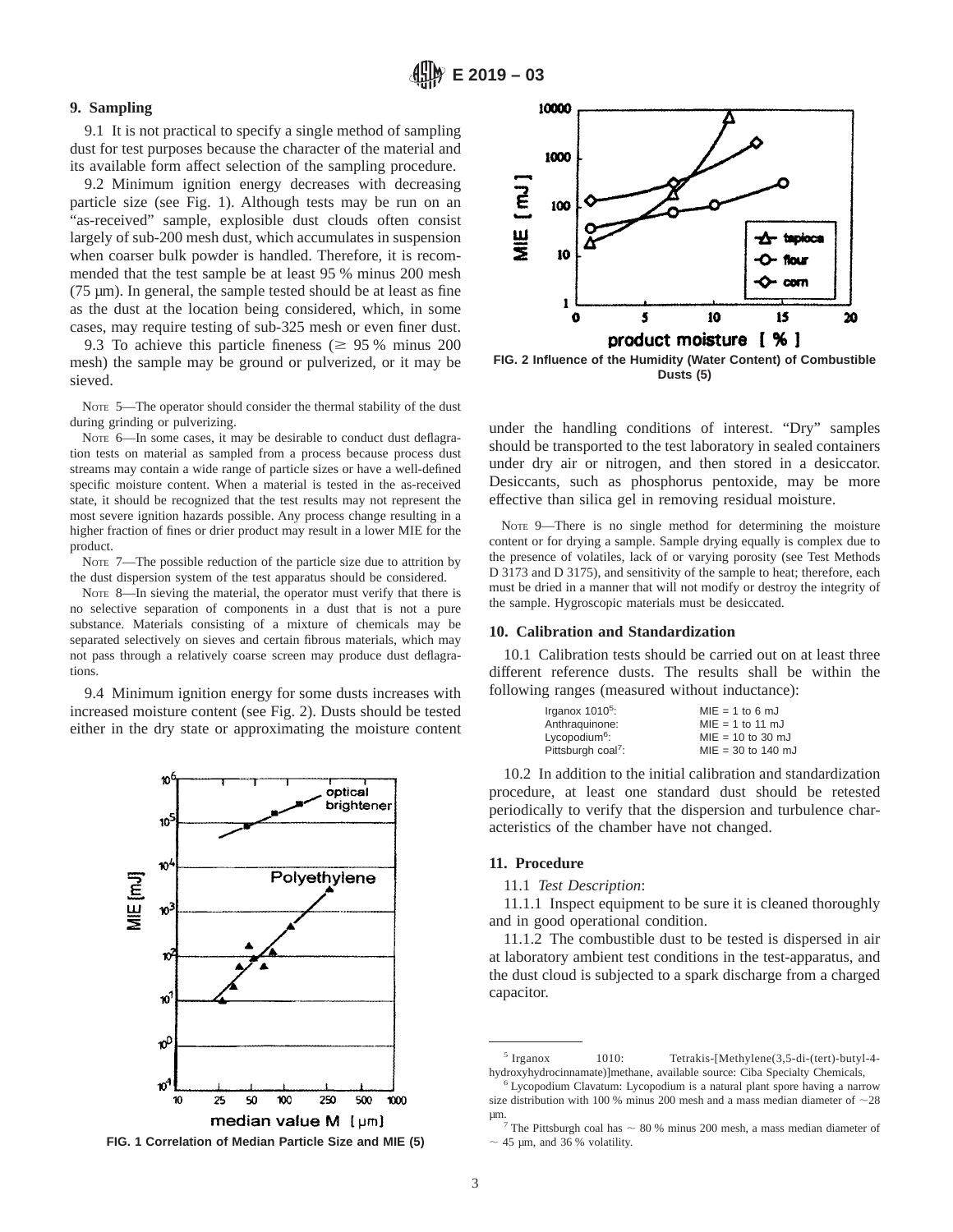11.1.3 Ensure that the oxygen content of the dispersion air is  $20.9 \pm 0.5$  %. Higher or lower oxygen content may affect the MIE result.

11.1.4 The energy discharged from the capacitor is calculated from the following formula:

$$
W = 0.5 \ C(V_i^2 - V_f^2) \tag{1}
$$

where:

 $W =$  the discharged energy in joules [J],

- $C =$  the total capacitance of the discharge circuit in farads [F], and
- $V_i$  and  $V_f$  = the initial and final voltages of the charged capacitor in volts [V] as measured using an electrostatic voltmeter or equivalent very high impedance device.

11.1.5 It is necessary to take account of the following possible influences on the test:

11.1.5.1 Dust-air mixture dynamics/turbulence (a function of ignition delay time and dispersing pressure, etc.).

11.1.5.2 Dust concentration,

11.1.5.3 Voltage to which the capacitor is charged,

11.1.5.4 Capacitance of the discharge circuit capacitor,

11.1.5.5 Inductance of the discharge circuit,

11.1.5.6 Ohmic resistance of the discharge circuit, and

11.1.5.7 Materials and dimensions of the electrodes and the gap between the electrodes.

11.1.6 The final MIE result is reported for a dust cloud of optimum dust concentration for ignition and having the lowest turbulence level experimentally attainable. The optimum dust concentration cannot be obtained in one step; therefore, an iteration procedure is required. Examples include the following:

11.1.6.1 Start with a value of a spark energy that reliably will cause ignition of a given concentration in air of the dust being tested. Then, the spark energy is reduced in steps, for example, factor of  $\sim$  3, at the given dust concentration until the dust cloud no longer ignites in any of ten tests at a given energy. Repeat the procedure at different dust concentrations until the lowest minimum ignition energy value is found (see Fig. 3).

11.1.6.2 Start as in 11.1.6.1 using a dust loading that is estimated to give  $250-500$  g/m<sup>3</sup> and determine "go/no go" spark energies. Once a "limit" point is found for a particular concentration, repeat the procedure for higher and lower dust concentrations until a roughly parabolic curve is obtained for ignition energy versus dust concentration (see Fig. 4). Depending on the scatter evident in the curve, conduct ten repeat tests at the most ignitable dust concentration.

NOTE  $10$ -Figs. 3 and 4 show both methods using Lycopodium as an example. Fig. 3 shows "go/no go" using the factor-of-3 method 11.1.6.1 and Fig. 4 shows the single curve comprising "go/no go" points (method 11.1.6.2).

11.1.6.3 The ignition delay time also may be varied step by step until the minimum value of the ignition energy is found.

11.1.7 These general procedures are applicable for all suitable circuits. The detailed procedures specific to each circuit are listed in the corresponding appendix.





**FIG. 3 MIE Test Results (10 mJ < MIE < 30 mJ)**



11.1.8 The minimum ignition energy, MIE, lies between the highest energy,  $W<sub>1</sub>$ , at which ignition fails to occur in ten successive attempts to ignite the dust-air mixture, and the lowest energy,  $W_2$ , at which ignition occurs once at least within ten successive attempts:

$$
W_1 \leq MIE \leq W_2 \tag{2}
$$

The ratio of the energy steps should be  $\leq 3.3$ , for example, 1 mJ, 3 mJ, 10 mJ, etc.)

11.1.8.1 In the method described in 11.1.6.2, the MIE normally is determined from the minimum of the spark energy versus concentration curve after the curve has been smoothed. If additional repeat tests are made at the most sensitive concentration, the result may be smaller MIE values owing to the smaller ignition probability being investigated.

11.1.8.2 Example graphs of determined test results are shown in the following Figs. 3 and 4. In this example, the MIE shown in Fig. 3 is 10 to 30 mJ, and in Fig. 4 from the smoothed curve is 25 mJ.

## **12. Report**

12.1 The report shall include the following information: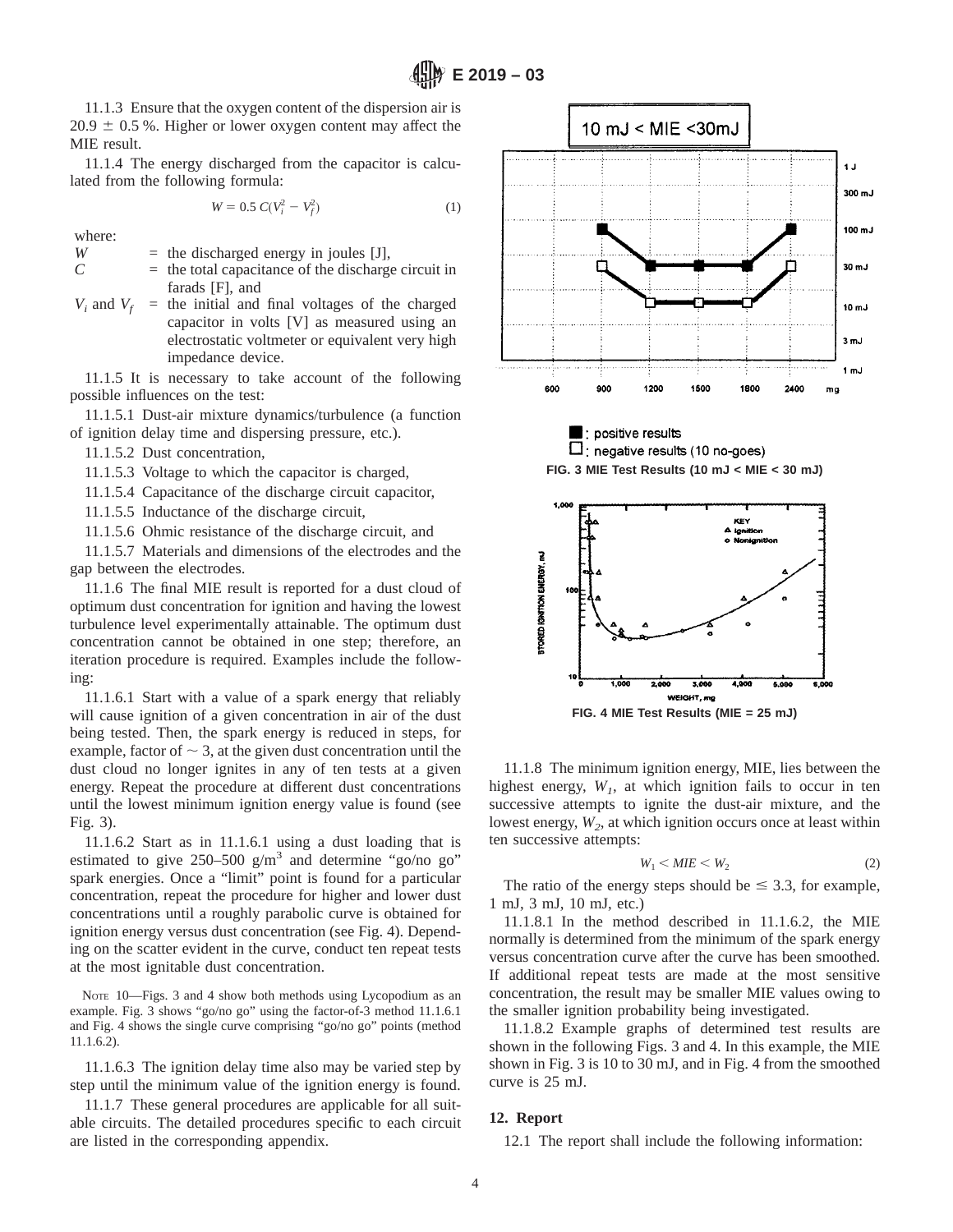12.1.1 Appropriate identification of the material tested, including information, such as type of dust, source, code numbers, forms, and previous history.

12.1.2 Particle size distribution of the sample as received and as tested, if available. Statistical parameters derived from the distribution, such as, surface average or volume average diameter, may be used to summarize the distribution.

12.1.3 Moisture or volatile content, or both, of the asreceived and as-tested material, if available.

12.1.4 The MIE as determined using the method in 11.1.6.1 or 11.1.6.2. Report the test procedure used and include appropriate tables plus the graph showing the MIE value.

12.1.5 Test chamber used and any deviation from the normal procedure.

12.1.6 Type of spark generating circuit and triggering method (see Appendix X1).

12.1.7 Tables of data, or a graph, or both.

## **13. Precision and Bias**

13.1 *Precision*—Multiple tests at different labs should be within one energy range or, at most, two energy ranges.

13.2 *Bias*—Because the values obtained are relative measures of ignition characteristics, no statement on bias can be made.

## **14. Keywords**

14.1 dust; minimum ignition energy; spark ignition

#### **APPENDIXES**

## **(Nonmandatory Information)**

## **X1. EXAMPLES OF SPARK GENERATING SYSTEMS**

X1.1 *General*—Sections X1.2, X1.3, X1.4 and X1.5 contain descriptions of four designs of spark generating circuit suitable for use in this test method. With any of these examples, it is possible to use different explosion vessels, provided that the dust dispersion is optimized and that suitable precautions are taken in order to prevent side effects occurring in comparatively large vessels from electrostatic charging phenomena during the dispersion of the dust. These phenomena include additional charging/discharging of the capacitor.

X1.1.1 If the storage capacitor is decoupled from the electrode during the charging process, the effect of the decrease in voltage that will occur due to the increase in capacitance when the connection to the electrode is made, should be taken into account in calculating the spark energy. In all calculations of energy the total capacitance of the discharge circuit should be used, and the voltage at time of discharge.

X1.2 Triggering by auxiliary spark using 3-electrode system.

X1.2.1 Fig. X1.1 illustrates the spark generating circuit of the test apparatus.

X1.2.2 The essential component is a 3-electrode spark gap. The two electrodes forming the main spark gap) are  $2 \pm 1$  mm in diameter, their ends being reduced to a diameter of 2.0 mm



**FIG. X1.1 Triggering by Auxiliary Spark Using three-Electrode**

over a length of 20 mm. The free end of the auxiliary electrode is angled toward the main spark gap, the length of this angled portion being 20 mm. This electrode arrangement is installed in an open top Hartmann tube and also is suitable for installation in other explosion vessels.

X1.2.3 Following the introduction into the mixturegenerating device of the desired quantity of dust, the tube is placed in position. The test capacitor, C [20 to 10 000 pF], which stores the ignition energy, is charged by means of the high voltage charging unit (HVCU) across the charging resistance (R), which limits the charging current to 1 mA. The attempts to ignite the dust-air mixture are initiated by means of the control facility (CF). Initiation of each attempt involves, first of all, triggering the device which disperses the dust into suspension, followed, after a predetermined interval by the auxiliary spark and with it, the triggering of the main spark discharge by the test capacitor.

X1.2.4 The energy of the auxiliary circuit is limited to not more than  $\frac{1}{10}$  of the energy of the main discharging circuit.

### X1.3 *Triggering by Electrode Movement:*

X1.3.1 Fig. X1.2 illustrates the spark generating circuit of the test apparatus.

X1.3.2 PTFE stoppers are fitted into the two electrode mounting ports in an open top Hartmann tube. These stoppers



**System FIG. X1.2 Triggering by Electrode Movement**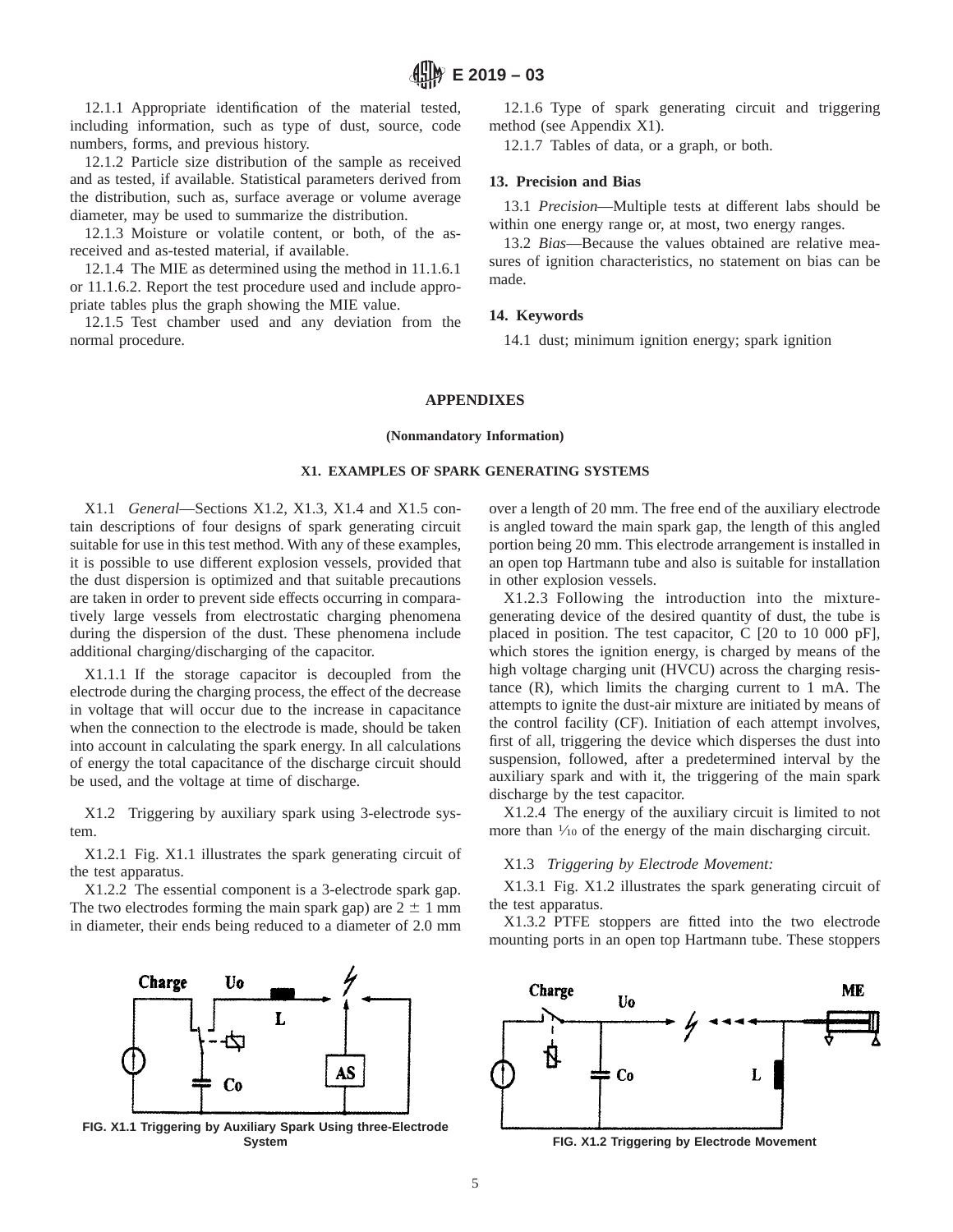are bored in order to receive the electrodes in a manner permitting them to be moved. One of the electrodes, which is at earth potential, is attached to the measuring rod of a micrometer screw. The spindle of the micrometer is shortened, and is fastened to the modified Hartmann tube. The other electrode, to which the high voltage is applied is attached to the pushrod of a controllable, double-acting pneumatic piston [piston nominal diameter: 35 mm; operating pressure: 600 [kPa], which has a working travel of 10 mm, attachment being through a PFTE insulating piece. The high voltage electrode is connected electrically to a capacitor with a value between 26 pF and 311 µF. The voltage to which this capacitor is charged is indicated by means of an electrostatic voltmeter.

X1.3.3 After disconnecting the high-voltage generator from the capacitor circuit, the air to form a dust-air mixture by dispersing the dust into suspension to release from the pressure vessel, which is stored under pressure, being affected electropneumatically. After a delay, which is set with the aid of a timing device, the high voltage electrode is shot into the position defining the spark gap length, the energy stored in the capacitor, then being liberated at the spark gap.

X1.4 *Triggering by Voltage Increase (Trickle Charging Circuit):*

X1.4.1 Fig. X1.3 illustrates the spark generating circuit of the test apparatus.

X1.4.2 The trickle charging circuit is one of the simplest methods for producing sparks of known energy, which are required for determining the minimum ignition energy of dust-air mixtures.

X1.4.3 A high voltage dc supply slowly raises the potential of the capacitor until a spark occurs, the cycle then is repeated, giving a series of sparks each of approximately the same stored energy. A current limiting resistor with a value between  $10^8$  and  $10^{9}$  $\Omega$  is included in the circuit. The potential across the capacitor is measured by an electrostatic voltmeter with a decoupling resistor in series having a value between  $10<sup>8</sup>$  and  $10^{9}$  $\Omega$ . Sparks of any energy level from 1 mJ upwards can be readily produced using this circuit by varying the value of the capacitor, and if necessary, the discharge voltage.

X1.4.4 The settings for sparks of the required energy are determined before any powder is placed in the ignition chamber. A capacitor of the appropriate value is chosen and a voltage in the range 10 kV to 30 kV selected. The voltage and electrode separation are then adjusted by trial until sparks of the stored energy on the capacitor, given by  $0.5 \text{ CV}^2$  occur at the electrodes. In this expression, V, is the voltage at which the spark occurs, and C is the total capacitance at the high voltage electrode, which can be measured using normal ac bridge



**FIG. X1.3 Triggering by Voltage Increase (Trickle Charging Circuit)**

methods. In order to make an ignition test, the high voltage electrode is grounded and the required mass of the prepared dust is placed in the dispersion cup. The dc voltage supply then is switched into the circuit, and as sparks start to pass between the electrodes, the powder is dispersed by an air jet. It is noted whether ignition occurs and flame propagates away from the spark gap.

X1.4.5 The first tests usually are performed with a high spark energy typically 500 mJ. If there is an ignition, the spark energy then is reduced in steps, and the test repeated until ignition does not occur, as described in 11.1.

X1.5 Triggering by auxiliary spark, using normal twoelectrode system (trigger transformer in discharge circuit).

X1.5.1 Fig. X1.4 illustrates the spark generating circuit of the test apparatus.

X1.5.2 The basic circuit described by Eckhoff **(9, 11)** has been adopted by several U.S. companies for routine dust MIE measurements, as discussed by Britton **(10)** . The diode "D" described by Eckhoff **(9, 11)** is omitted in some "routine MIE" circuit designs. A storage capacitor "C" is charged to voltage "V<sub>i</sub>" as measured by a very high impedance  $(>10^{13}$  ohm) voltmeter such as a field-mill voltmeter. Voltage "V<sub>i</sub>" is typically less than 2500 V and incapable of causing spark breakdown of the gap "G". When "C" is fully charged, the stored energy  $W=0.5CV_i^2$ . To effect spark breakdown, a "trigger" capacitor " $C_{Tr}$ " is discharged through the primary of transformer "T" which results in a transient high voltage across the secondary and spark breakdown of gap "G". When this occurs, the storage capacitor "C" partly discharges through the spark gap. If the voltage remaining on " $C$ " =  $V_f$ , the change in energy W (Joules) =  $0.5C$  (V<sub>i</sub><sup>2</sup> – V<sub>i</sub><sup>2</sup>, where C is given in Farads and V in volts. The total energy discharged through the spark gap is assumed equal to W plus a minor contribution from trigger capacitor " $C_{Tr}$ ". Various combinations of "C" and "V<sub>i</sub>" allow the stored energy to be continuouslyvaried up to at least 1000 mJ. One such circuit **(10)** uses a switched bank of five capacitors  $(0.001, 0.01, 0.05, 0.1$  and  $(0.5 \mu)$  with a maximum voltage  $V_i = 2500$  V. The trigger capacitor " $C_{Tr}$ " (0.47 $\mu$ F) is initially charged to 165 V and is discharged through an automobile ignition coil producing an open-circuit secondary voltage of the order 13 kV. The energy initially stored on " $C_{Tr}$ "is 6.4 mJ, but in view of circuit losses (principally the transformer) the nominal contribution to spark energy is assumed to be 5 mJ for reporting purposes, that is, ignition energy  $W_{tot}(mJ) = 5 + 1000$  W. Closure of switch "S" is electronically timed to coincide with formation of an optimized dust cloud. For routine measurements the optimum time delay



**FIG. X1.4 Triggering by Auxiliary Spark, Using Normal Two-Electrode System (the Diode, D, Can Be Placed on Only One Side of the Transformer**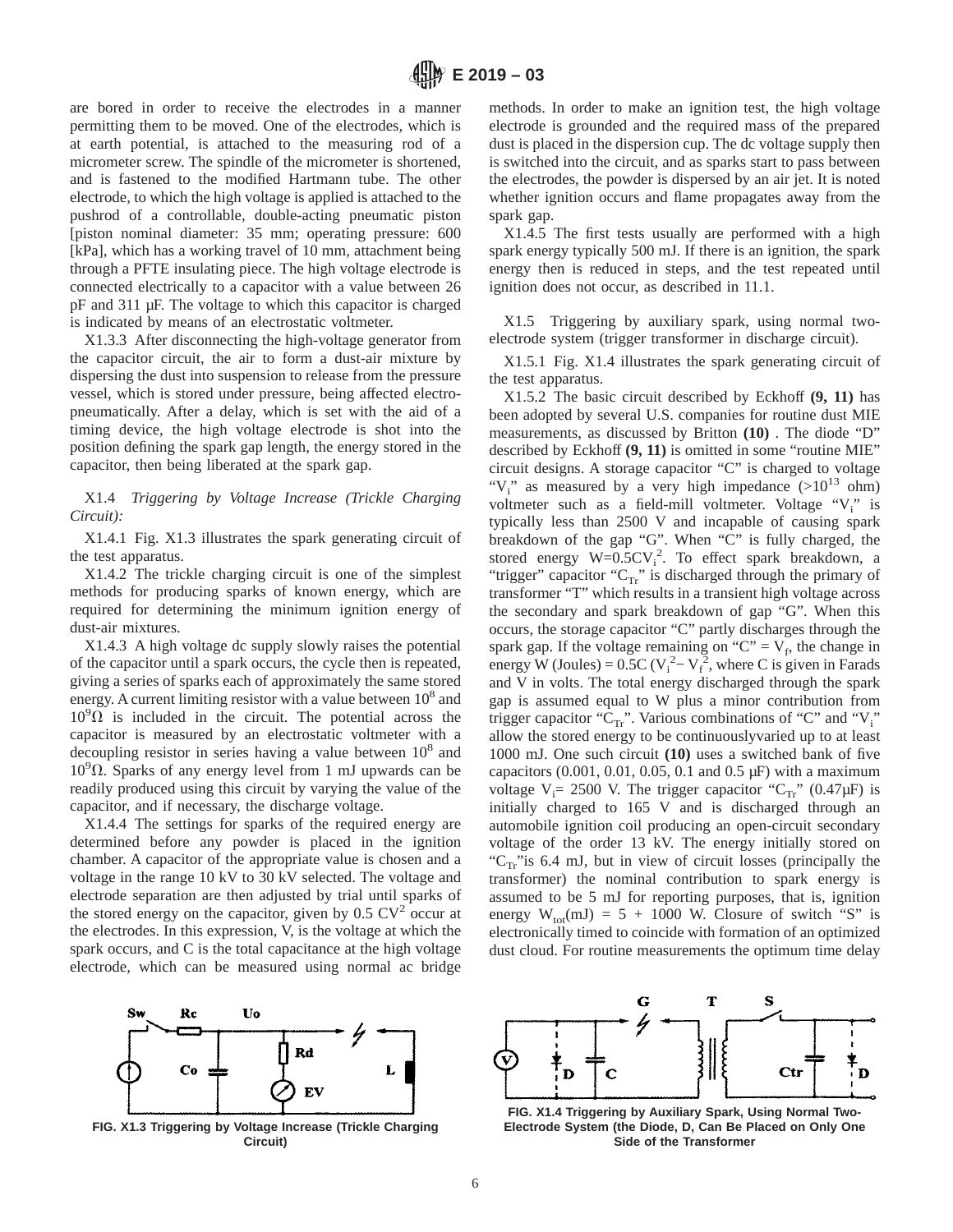between dust dispersion and switch closure is pre-set based on a large series of tests demonstrating that the lowest MIE results are obtained.

X1.5.3 The net spark energies generated for various combinations of C and V are determined in the conventional way by measuring current and voltage at the spark gap as functions of time and integrating the power-versus-time curve. The function of the diode D is to produce unidirectional discharges only. The diode has been placed on either sides of the circuits, parallel to the capacitor.

# **X2. SIGNIFICANCE OF MINIMUM IGNITION ENERGY**

X2.1 Although it is not within the scope of this test method to specify limits or safety precautions as functions of the measured minimum ignition energies, it is appropriate to give some guidance on the significance of the measured values in relation to the safety of industrial installations.

X2.2 Several discharge types need to be considered, and they include the following:

| Glow corona       | from pointed or small radius conductors           |
|-------------------|---------------------------------------------------|
| <b>Brush</b>      | from bulk powder or insulating solids             |
| Cone              | from highly insulating bulk powder or<br>granules |
| Propagating brush | from polarized insulating surfaces                |
| Spark             | from two conducting, charged materials            |

X2.2.1 Detailed description of these discharges, and their occurrence, can be found in Ref **(6)**. Their ignition capabilities are indicated in Table X2.1 in relation of minimum ignition energies measured by the present method.

X2.3 Sparks are the most potent type of electrostatic discharge and are capable of igniting a wide range of flammable mixtures. The basic precaution against the occurrence of incendive spark discharges is to ensure that all conducting parts of the plant and equipment and conductive products are securely grounded.

X2.4 In order to give a wide margin of safety, and to allow for variations of resistance over a period to time, a resistance to earth of less than  $10^6\Omega$  is advocated for conducting items.

X2.5 The maximum safe electrical resistance (R) between a conducting part and earth can be determined from the maximum electrostatic charging current (I) in the system.

X2.6 It is well established that spark discharges that occur at 100V or less do not cause ignition primarily because the gap

**TABLE X2.1 Ignition Capabilities of Various Types of Electrostatic Discharge**

|                                                   | Discharge Type Spark Equivalent Energy,<br>(mJ)                 | Ignition Capability                                                                  |
|---------------------------------------------------|-----------------------------------------------------------------|--------------------------------------------------------------------------------------|
| Corona                                            | up to $0.1$                                                     | dust-air mixtures will not be<br>ignited                                             |
| <b>Brush</b>                                      | up to 1 mJ <sup>A</sup>                                         | Hybrid mixtures may be<br>ignited                                                    |
| Conical pile<br>discharge<br>Propagating<br>brush | Increases with volume<br>of material<br>Typically up to several | Most combustible dusts may<br>be ignited<br>Most combustible dusts may<br>be ignited |
| Spark                                             | No sensible limit                                               | Any combustible dust may be<br>ignited                                               |

across which the spark passes is much smaller than the quenching distance.

X2.7 Using Ohm's law and a maximum voltage of 100V, the maximum safe resistance is given in the following equation:

$$
R = \frac{100 V}{I}
$$
 (X2.1)

X2.8 The maximum charging current for most types of operations is  $10^{-6}$  A so that the maximum safe resistance to earth in these cases is  $1 \times 10^8 \Omega$ . In very energetic operations, charging currents may reach  $10^{-4}$  A. In such instances, the maximum safe resistance would be  $1 \times 10^6 \Omega$ .

X2.9 In cases where proper grounding cannot be achieved, the minimum ignition energy can be used to determine whether grounding is essential. From knowledge of the charging rate, the electrical capacitance, duration of operation, and leakage resistance, it is possible to calculate the maximum amount of energy that can be stored. This calculation then can be compared with the lowest minimum ignition energy from the materials handled in the plant. Alternatively, if maximum potential that can occur is limited by a fixed, narrow gap across which any spark will pass, for example, in some rotating machinery, such as rotary valves, similar calculations can be made and compared with the measured minimum ignition energy. In all these cases, it is essential that the minimum ignition energy of the most sensitive materials being handled or processed is used in the comparisons.

X2.10 The assessment and control of the other types of discharge require expert knowledge, but general guidance is available **(7)**.

X2.11 Spark discharges from charged, ungrounded metal parts of plant and equipment often are capacitive. To assess the ignition hazard in the case of such sparks, minimum ignition energy values should be determined by using a simple, plain capacitive discharge circuit. In some cases, the repeatability and reproducibility of results from such circuits can be improved by the inclusion of an inductance of 1 mH in the discharge circuit. It should be noted, however, that this modification normally produces more incendive sparks than a plain capacitive discharge circuit and, therefore, lower minimum ignition energy values. This can lead to the adoption of precautions that are not strictly necessary, with the attendant costs.

<sup>A</sup>In case of ignition of gases, values up to 8mJ have been reported **(12)**.

X2.12 Experimental investigations on a great number of